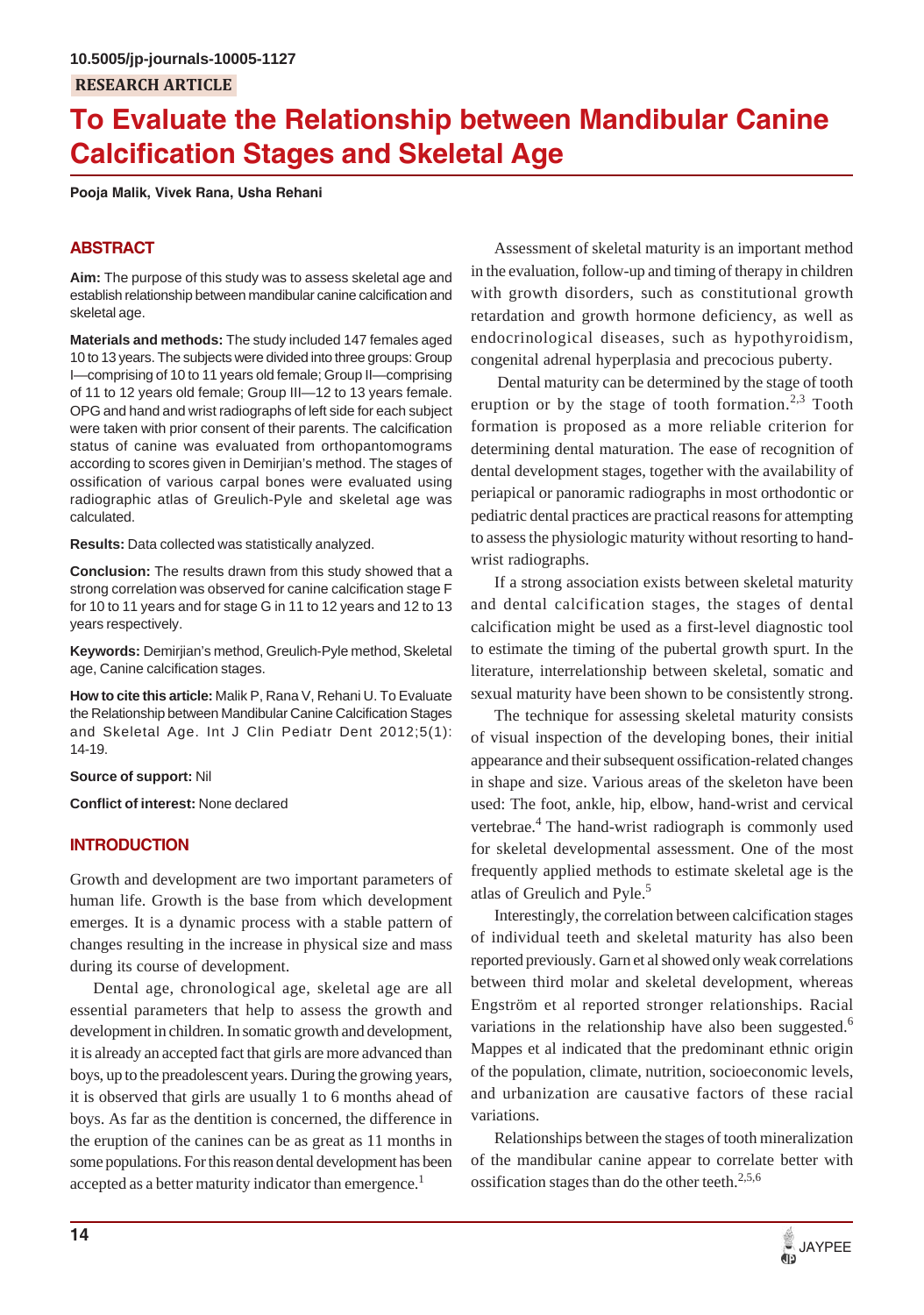Growth assessment parameters as well as several other anthropometric measurements are useful in the interdisciplinary team evaluation of patient with various types of short stature, endocrine and/or metabolic disease, syndrome identification and forensics.7

Therefore, this study is being conducted for independent verification, and to establish canine development as a valid clinical tool for growth estimation, in the benefit of patients.

# **MATERIALS AND METHODS**

The study was conducted at the Department of Pedodontics and Preventive Dentistry, Subharti Dental College, Meerut. The sample consisted of 147 orthopantomograms of the teeth and hand and wrist radiographs from girls randomly selected from various areas of Meerut from the age group of 10 to 13 years known chronologic age.

The criteria for selection of cases for the present study were as follows:

- 1. The subject should be clinically free from any developmental endocrine or nutritional disorder as this may affect development of a subject.
- 2. Subject should be clinically free from any past prolonged illness.

The study was carried out in following steps:

- Brief history of every child was taken (according to proforma) who fulfills the selection criteria, which includes child's name, age and sex, date of birth, father's name, address and school. Date of birth of each child was checked from school records.
- Dental examination was done with a probe, mouth mirror, and tweezer under good illumination and the state of eruption of teeth was seen.
- Informed consent was taken.

|                                   | <b>PROFORMA</b>   |                 |
|-----------------------------------|-------------------|-----------------|
|                                   |                   | Date:           |
|                                   |                   | OPD No.:        |
| Name:                             |                   |                 |
| Age/sex:                          |                   |                 |
| Address:                          |                   |                 |
| Date of birth:                    | Ht.  cms. Wt      | kg              |
| Canine calcification              | <b>Bones</b>      | Standard<br>Age |
| stage by skeletal                 | Capitate          |                 |
| age by Greulich-Pyle              | Hamate            |                 |
| method                            | <b>Triguetral</b> |                 |
|                                   | Pisiform          |                 |
| Demirjian method                  | Lunate            |                 |
|                                   | Scaphoid          |                 |
| Tooth<br><b>Stage</b>             | Trapezium         |                 |
| Canine                            | <b>Trapezoid</b>  |                 |
|                                   | Total:            |                 |
|                                   |                   |                 |
| Chronologic age:<br>Skeletal age: |                   |                 |

- The orthopantomograms were viewed on X-ray viewer. The stage of calcification of left permanent mandibular canine teeth was seen according to Demirjian's method (Fig. 1) and recorded on the proforma.
- Radiograph of hand and wrist of left side was taken on  $8 \times 10$ " X-rays films (Kodak) by seating the individual on an adjustable stool in front of the table, so that the child places the forearm along a line parallel to the shoulders. The cassette was placed with its long axis parallel to the long axis of the hand and exposed for 0.04 seconds to X-radiation at 46 KVP and 100 mA.
- Hand and wrist radiograph was viewed on a view box and the state of ossification of various carpal bones were seen (Fig. 2) and recorded on the proforma.

Radiographs for each subject were taken in the department of oral medicine and radiology. All the exposed films were developed, fixed and dried.

The stages of mandibular canine calcification and skeletal age were calculated as follows:

# **Assessment of Stage of Calcification of Mandibular Permanent Canine—Demirjian's Method**

#### *Method*

According to method given by Demirjian, stage of calcification of mandibular canine is assessed by the radiological appearances of the tooth. Each tooth has been rated according to developmental criteria (amount of dentinal deposit, shape change of pulp chamber, etc.) rather than changes in size. Eight stages, A to H, have been defined from the first appearance of calcified points to the closure of the apex (Fig. 1).

## **Skeletal Age Assessment—Greulich and Pyle Method**

## *Method*

The skeletal age by hand-wrist radiograph was assessed by evaluating the stages of ossification of various carpal bones. Bones were then analyzed following a standardized sequence in which they usually appear: Capitate, hamate, triquetral, lunate, scaphoid, trapezium, trapezoid, pisiform (Fig. 2). In our study, skeletal age was calculated from standards given to each bone according to the criteria given in 'radiographic atlas' of Greulich and Pyle.

Finally, data collected was statistically analyzed.

## **STATISTICAL ANALYSIS**

Data was collected and divided into three groups for statistical analysis.

Group I: 10 to 11 years Group II: 11 to 12 years Group III: 12 to 13 years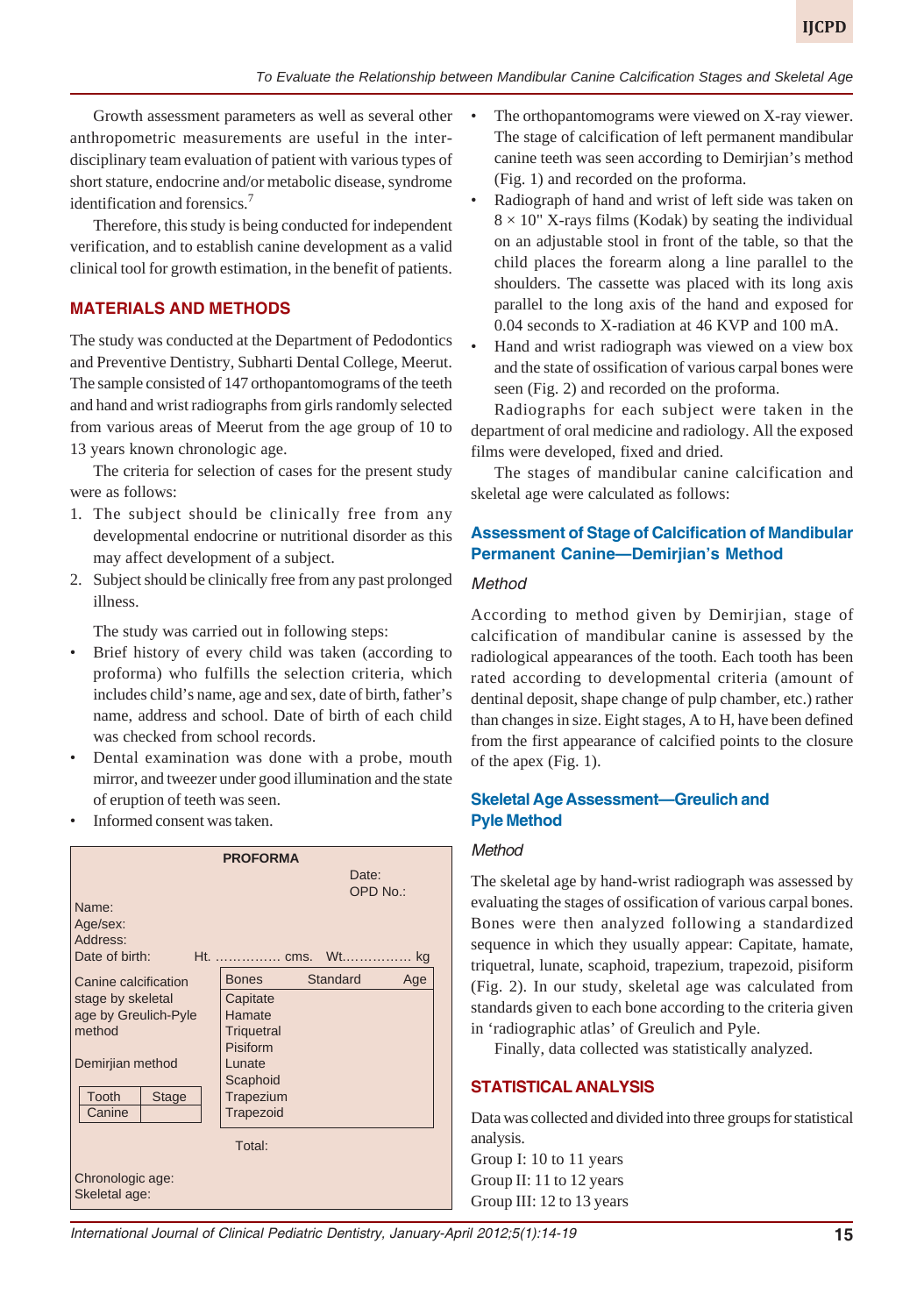

- A Cusp tips are calcified but have not yet fused.
- B Calcified cusps are united so an outlined occlusal surface is well-defined.
- C Enamel formation is complete at the occlusal surface. Dentinal deposition has commenced. The outlines of the pulp chamber are curved.
- D Crown formation is complete to the cementoenamel junction. The pulp chamber in the uniradicular teeth is curved, being concave toward the cervical region. In the molars, the pulp chamber has a trapezoid form. The pulp horns are beginning to differentiate. Root formation is seen.
- E The walls of the pulp chamber are straight and the pulp horns are more differentiated. The root length is less than the crown height. In molars, the radicular bifurcation is visible.
- F The walls of the pulp chamber now form an isosceles triangle. The apex ends in a funnel shape. The root length is equal to or greater than the crown height. In molars the bifurcation has developed sufficiently to give the roots a distinct outline with funnel-shaped endings.
- G The walls of the root canal are now parallel and its apical end is still partially open (distal root in molars).
- H The apical end of the root canal is completely closed (distal root in molars). The periodontal membrane has a uniform width around the root and the apex.

**Fig. 1:** Tooth calcification stages from A to H

Statistical analysis was carried out to evaluate the relationship between mandibular canine calcification stages and skeletal age. The descriptive data included mean and standard deviation for each group. Karl-Pearson's correlation coefficient was used to correlate the values. Mandibular canine calcification stage was compared with skeletal age.



**Fig. 2:** Hand and wrist radiograph showing carpal bones

The statistical analysis was done by using SPSS version 16.5 software.

## **RESULTS**

Our study comprised a total of 147 females in the age group of 10 to 13 years. Distribution of subjects according to age is shown in Graph 1.

All the values of the skeletal age are distributed according to canine calcification stages. Distribution of sample according to age groups 10 to 11, 11 to 12, 12 to 13 has been done as shown in Graphs 2 to 4 respectively.

All the values of the canine calcification stages according to the skeletal age are expressed in the form of mean  $\pm$  SD (Graphs 2 to 4) for the age group 10 to 11 years, 11 to 12 years and 12 to 13 years respectively.

By applying Z-test to test the significant difference between the canine calcification stages for different age group, a significant difference was observed between canine calcification stages F-G, G-H, H-F in 10 to 11 years (Table 1) and for G-H, F-H in 11 to 12 years (Table 2) only at 5% level of significance.

In 12 to 13 years age group, there is no significant difference between canine calcification stages (Table 3).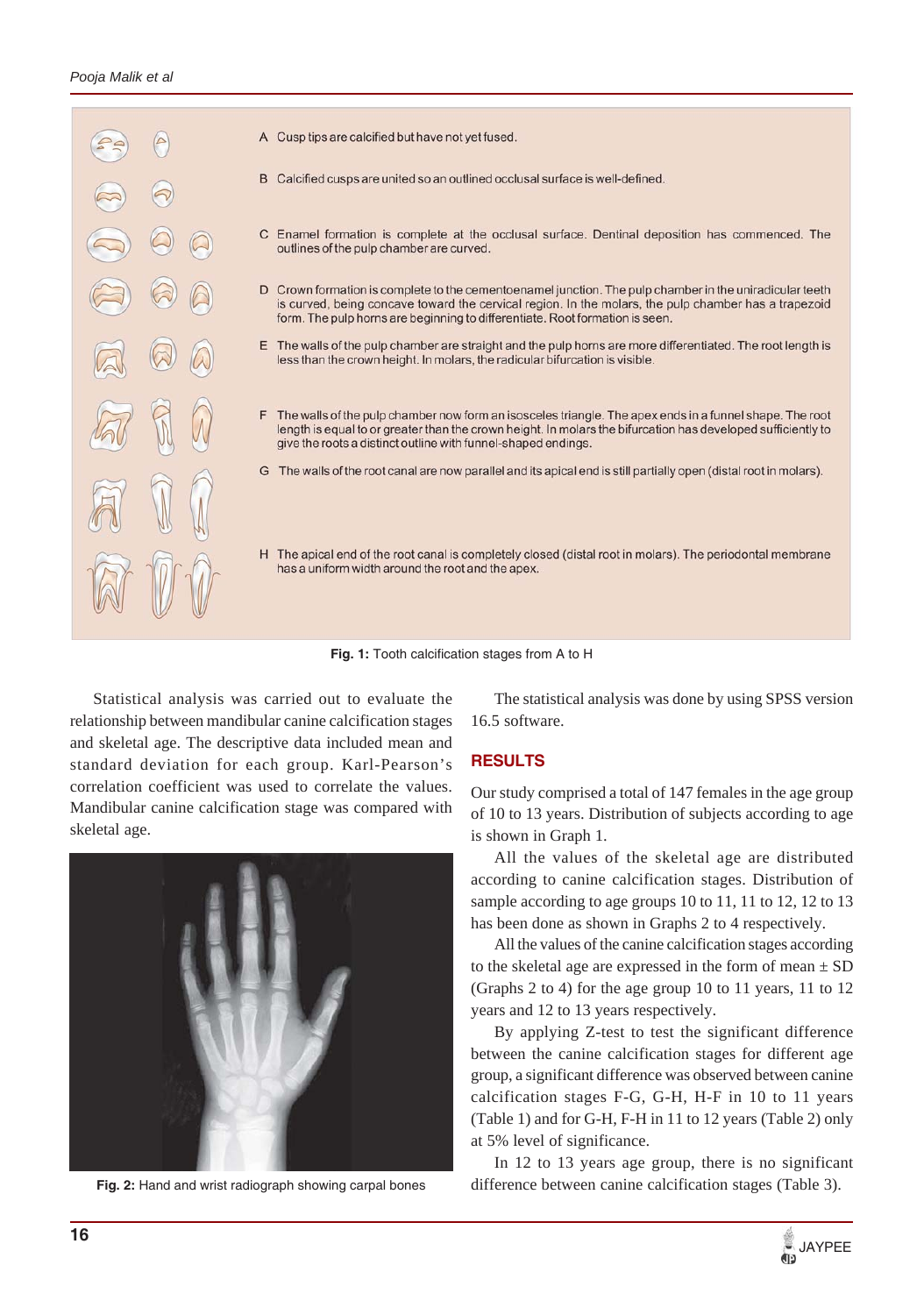*To Evaluate the Relationship between Mandibular Canine Calcification Stages and Skeletal Age*



**Graph 1:** Distribution of subjects



**Graph 2:** Distribution of skeletal age according to canine calcification stages in 10 to 11 years



**Graph 3:** Distribution of skeletal age according to canine calcification stages in 11 to 12 years



**Graph 4:** Distribution of skeletal age according to canine calcification stages in 12 to 13 years

| <b>Table 1:</b> Significant values between canine calcification<br>stages in 10 to 11 years |           |                          |         |
|---------------------------------------------------------------------------------------------|-----------|--------------------------|---------|
| Group                                                                                       | $Z_{cal}$ | $Z_{\text{tab}}$ (at 5%) | p-value |
| <b>FG</b>                                                                                   | $2.220*$  | 1.96                     | < 0.05  |
| <b>GH</b>                                                                                   | $21.19*$  | 1.96                     | < 0.05  |
| <b>FH</b>                                                                                   | 19.91*    | 1.96                     | < 0.05  |

\*Significant difference

| Table 2: Significant values between canine calcification<br>stages in 11 to 12 years |                         |                          |         |
|--------------------------------------------------------------------------------------|-------------------------|--------------------------|---------|
| Group                                                                                | $\angle$ <sub>cal</sub> | $Z_{\text{tab}}$ (at 5%) | p-value |
| FG                                                                                   | 1.870                   | 1.96                     | >0.05   |
| <b>GH</b>                                                                            | $2.060*$                | 1.96                     | < 0.05  |
| <b>FH</b>                                                                            | $3.150*$                | 1.96                     | < 0.05  |

\*Significant difference

| <b>Table 3:</b> Significant values between canine calcification<br>stages in 12 to 13 years |                    |                          |         |
|---------------------------------------------------------------------------------------------|--------------------|--------------------------|---------|
| Group                                                                                       | $\angle_{\rm cal}$ | $Z_{\text{tab}}$ (at 5%) | p-value |
| FG                                                                                          | 1.1055             | 1.96                     | >0.05   |
| <b>GH</b>                                                                                   | 0.3920             | 1.96                     | >0.05   |
| <b>FH</b>                                                                                   | 1.360              | 1.96                     | >0.05   |

No significant difference

A strong correlation was observed for canine calcification stage F for 10 to 11 years and for stage G in 11 to 12 years and 12 to 13 years respectively (Table 4 and Graph 5).

| <b>Table 4:</b> Correlation observed between skeletal age and canine<br>calcification stages in different age groups |                            |                            |                            |
|----------------------------------------------------------------------------------------------------------------------|----------------------------|----------------------------|----------------------------|
| Age group<br><b>Skeletal</b><br>age and                                                                              |                            |                            |                            |
| canine stage                                                                                                         | $10 - 11$                  | $11 - 12$                  | $12 - 13$                  |
| $r_{Fs}$<br>$r_{\text{Gs}}$<br>$r_{Hs}$                                                                              | 0.4927<br>0.1562<br>0.2870 | 0.3718<br>0.4102<br>0.2912 | 0.5921<br>0.6798<br>0.5882 |



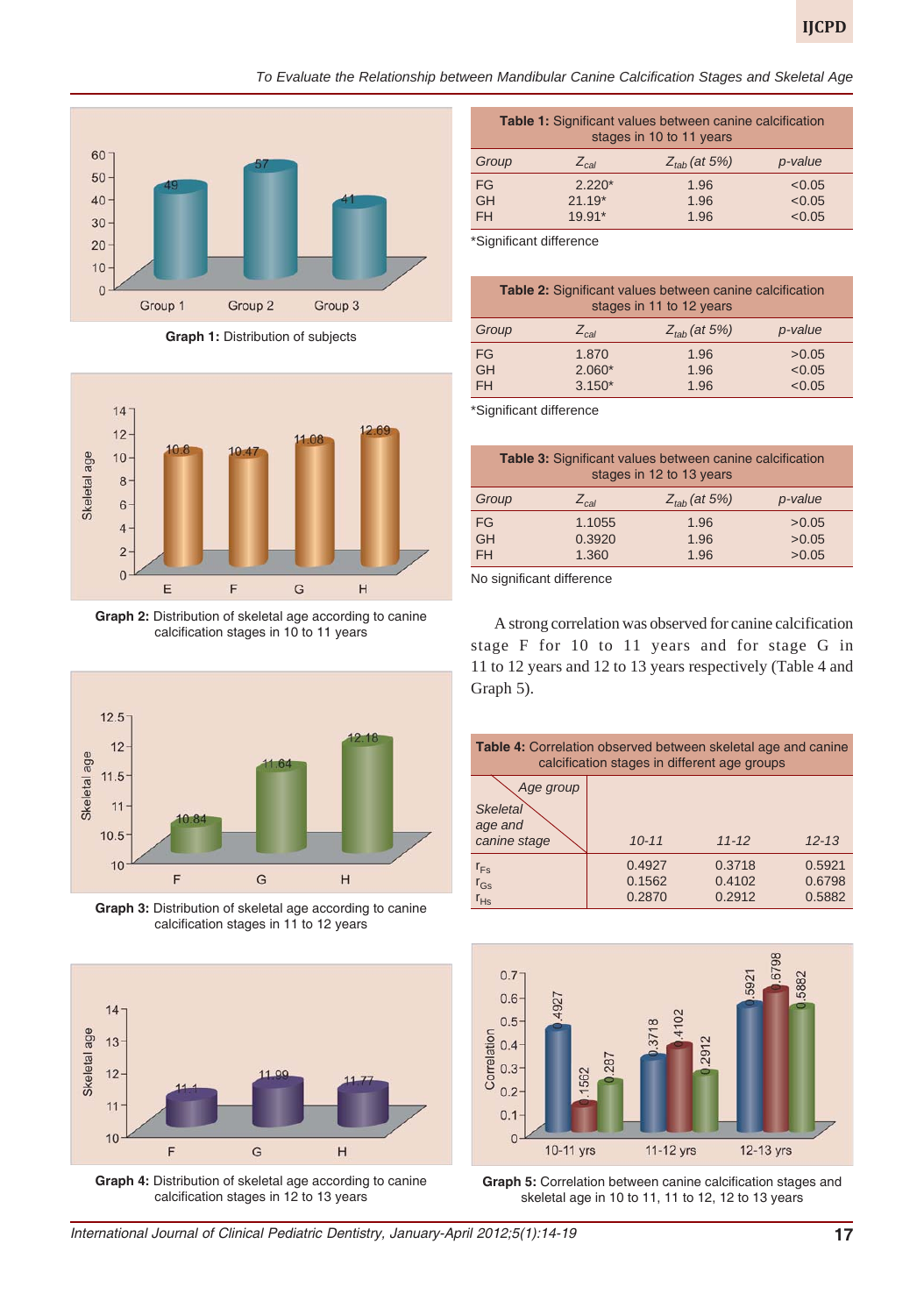## **DISCUSSION**

Knowledge of maturation status of a child plays an important role in the diagnosis, treatment planning and eventual outcome of the treatment.<sup>8</sup>

Many researchers have attempted to determine whether there is a relationship between the level of skeletal maturity (SA) and the maturation of the permanent dentition. Nolla in 1960, reported dental eruption to be more variable than the calcification sequence in the dentition.<sup>5</sup>

Skeletal age can be assessed by several methods, but simplicity, convenience, and speed have made the Greulich and Pyle method the most commonly used standard for assessing skeletal maturation.<sup>9</sup>

The Greulich-Pyle method of skeletal age assessment is used widely; even in our study this method was used. Due to orderly sequence of formation, the hand-wrist is taken as one of the most reliable method of skeletal age assessment. To overcome the disadvantages of hand-wrist radiographs, mainly the additional exposure to the patient, researchers diverted their mind to determine skeletal maturation from those clinical records that are routinely used for orthodontic diagnosis and treatment planning. The most commonly used diagnostic record is the orthopantomogram.

Hassel and Farman (1995)<sup>6</sup> developed cervical vertebrae as maturity indicators by assessing the lateral profile changes of second, third and fourth vertebrae. The cervical vertebrae maturity indicators were evaluated against skeletal maturation index established from hand-wrist radiograph by Fishman.

Several methods for the determination of dental development from radiograph have been described. The method basically observes the stage of mineralization of teeth observed in radiographs and code them accordingly to previously determined scores.

Evaluation of tooth maturation using the method of Demirjian and Goldstein is thought to be of great value.

Hagg and Matsson  $(1985)^{10}$  compared the reliability of three different methods for the assessment of dental maturity and concluded that the method described by Demirjian and Goldstein offered a high degree of reliability and precision.

The present study was undertaken to determine skeletal age and evaluate the relationship between skeletal age and mandibular canine calcification stages. Mandibular canine calcification stages are determined by Demirjian's method. Female children of age 11 to 13 years who had no growth disorders were taken to avoid any irregularity in the results, as abnormal or delayed growth can have a significant effect on the dental as well as the skeletal age as stated by Gulati et al. $^{11}$ 

Sandra Coutinho et al  $(1993)^7$  in their study assessed the relationships between mandibular canine calcification stages and skeletal maturity. Their results show close association between mandibular canine calcification stages and skeletal maturity indicators. Canine stage F indicates the initiation of puberty. The timing of stage G coincides with the capping of the third middle and the fifth proximal phalanges and the presence of the adductor sesamoid. The intermediate stage between stages F and G should be used to identify the early stages of the pubertal growth spurt. Dental calcification stages of the mandibular canine provide readily available and easily recognized indications of the maturity status of a person; they are simple first-level, diagnostic tests to determine whether additional, more sensitive, measures of maturity are warranted.

Sahar taher  $(2001)^{12}$  conducted a study to assess cervical vertebrae and mandibular canine calcification as skeletal maturation indicator. Highly significant relationship was found between all the various cervical maturation and mandibular canine calcification stages.

The methods of bone age determination are to some extent subjective, and may therefore be subjected to intraobserver and interobserver variability. This confirms the findings of King et al that bone age estimation improves with clinical experience.<sup>13</sup>

Results of our study also show strong correlation between canine calcification stages and skeletal age in 11 to 13 years females. Presence of canine calcification stage F shows proximity of skeletal age between 10 to 11 years, and stage G shows skeletal age proximity of 11 to 13 years.

The purpose of our investigation is to provide the pedodontist with an additional tool to help determine growth potential in the adolescent patient. By using a routinely taken diagnostic radiograph, i.e. orthopantomograms, we the pedodontist would have a reliable diagnostic tool to aid in formulating treatment options and to reduce radiation exposure to the patient simultaneously.4

An additional explanation may be that the present sample can be increased in the reference study. No two individuals grow and develop at the same rate. An understanding of growth events is of primary importance of clinical pediatric dentistry. Growth is a dynamic process involving change yet commonly the growth of a child is judged using reference data for attained status at an age. $^{14}$ 

Further studies are needed with extensive and large number of samples in order to minimize the error. It might be better and would permit a more objective diagnostic evaluation if skeletal age is considered as a basis to help formulate a treatment plan.

# **CONCLUSION**

A total of 147 female subjects ranging from 10 to 13 years of age were included in the study. Brief history was taken.